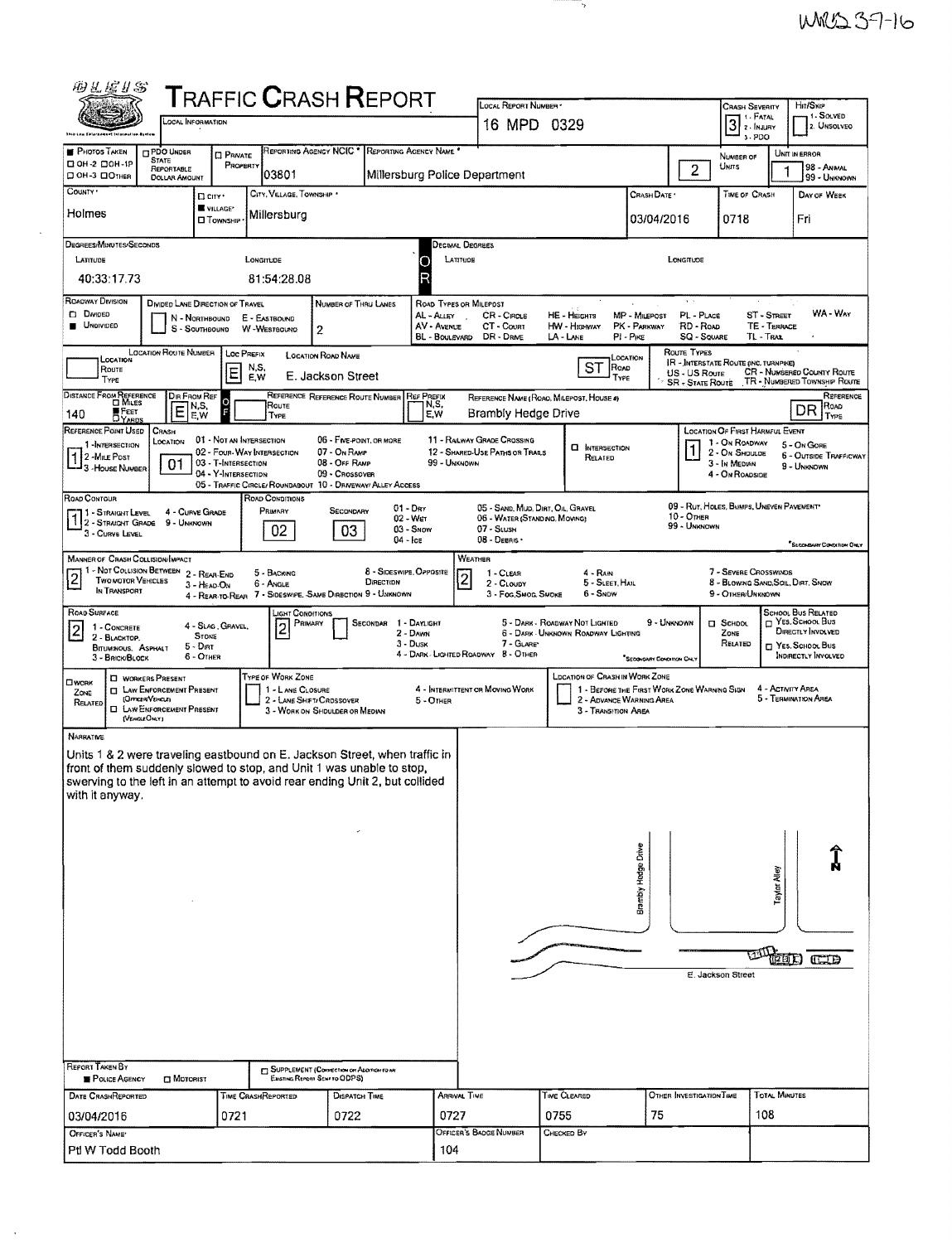| 相互后升起                                                  | UNIT                                                                    |                                                                                              |                                                                                                                      |                                                                                                                                                                                                                                                 |                                                                                                                                               |                                                           |                                                                                                                                                                 |                                                  |                                                                 |                                                         |                                                                                                                                                                                                                   |  |  |  |
|--------------------------------------------------------|-------------------------------------------------------------------------|----------------------------------------------------------------------------------------------|----------------------------------------------------------------------------------------------------------------------|-------------------------------------------------------------------------------------------------------------------------------------------------------------------------------------------------------------------------------------------------|-----------------------------------------------------------------------------------------------------------------------------------------------|-----------------------------------------------------------|-----------------------------------------------------------------------------------------------------------------------------------------------------------------|--------------------------------------------------|-----------------------------------------------------------------|---------------------------------------------------------|-------------------------------------------------------------------------------------------------------------------------------------------------------------------------------------------------------------------|--|--|--|
|                                                        |                                                                         |                                                                                              |                                                                                                                      |                                                                                                                                                                                                                                                 | LOCAL REPORT NUMBER<br>16 MPD 0329                                                                                                            |                                                           |                                                                                                                                                                 |                                                  |                                                                 |                                                         |                                                                                                                                                                                                                   |  |  |  |
| UNIT NUMBER                                            |                                                                         | OWNER NAME: LAST, FIRST, MIDDLE ( C SAME AS DRIVER )                                         |                                                                                                                      | OWNER PHONE NUMBER                                                                                                                                                                                                                              |                                                                                                                                               | DAMAGE SCALE                                              | <b>DAMAGE AREA</b>                                                                                                                                              |                                                  |                                                                 |                                                         |                                                                                                                                                                                                                   |  |  |  |
|                                                        | Laughlin, James, M.                                                     |                                                                                              |                                                                                                                      |                                                                                                                                                                                                                                                 |                                                                                                                                               |                                                           |                                                                                                                                                                 | 740-610-8456                                     |                                                                 | $\overline{\mathbf{2}}$                                 | FRONT                                                                                                                                                                                                             |  |  |  |
| OWNER ADDRESS: CITY, STATE, ZIP                        |                                                                         | <b>CISAME AS DRIVER</b> )                                                                    |                                                                                                                      |                                                                                                                                                                                                                                                 | 1 - NONE                                                                                                                                      | п<br>□                                                    |                                                                                                                                                                 |                                                  |                                                                 |                                                         |                                                                                                                                                                                                                   |  |  |  |
| 38416 T.R. 19, Killbuck, OH, 44637                     |                                                                         |                                                                                              |                                                                                                                      |                                                                                                                                                                                                                                                 |                                                                                                                                               |                                                           |                                                                                                                                                                 |                                                  |                                                                 |                                                         |                                                                                                                                                                                                                   |  |  |  |
| LP STATE LICENSE PLATE NUMBER                          |                                                                         |                                                                                              |                                                                                                                      | <b>VEHICLE IDENTIFICATION NUMBER</b>                                                                                                                                                                                                            |                                                                                                                                               |                                                           |                                                                                                                                                                 |                                                  | # Occupants                                                     | 2 - MINOR                                               |                                                                                                                                                                                                                   |  |  |  |
| он<br>FJL9017                                          |                                                                         |                                                                                              |                                                                                                                      | 1FTZR45EX5PA9005                                                                                                                                                                                                                                |                                                                                                                                               |                                                           |                                                                                                                                                                 |                                                  |                                                                 | 3 - FUNCTIONAL                                          | $\Box$<br>о                                                                                                                                                                                                       |  |  |  |
| <b>VEHICLE YEAR</b><br>2005                            | <b>VEHICLE MAKE</b><br>Ford                                             |                                                                                              | <b>VEHICLE MODEL</b><br>Ranger                                                                                       |                                                                                                                                                                                                                                                 |                                                                                                                                               |                                                           | VEHICLE COLOR<br>BLU                                                                                                                                            |                                                  |                                                                 | 4 - DISABLIND                                           |                                                                                                                                                                                                                   |  |  |  |
| Proof of<br>INSURANCE                                  | <b>INSURANCE COMPANY</b>                                                |                                                                                              | POLICY NUMBER                                                                                                        |                                                                                                                                                                                                                                                 |                                                                                                                                               | Toweo By                                                  |                                                                                                                                                                 |                                                  |                                                                 | 9 - UNKNOWN                                             | ο<br>ά<br>о                                                                                                                                                                                                       |  |  |  |
| SHOWN                                                  | American Family                                                         |                                                                                              |                                                                                                                      | 2526-7196-01-77-FPPA                                                                                                                                                                                                                            |                                                                                                                                               |                                                           |                                                                                                                                                                 |                                                  |                                                                 |                                                         |                                                                                                                                                                                                                   |  |  |  |
| CARRIER NAME, ADDRESS, CITY, STATE, ZIP                |                                                                         |                                                                                              |                                                                                                                      |                                                                                                                                                                                                                                                 |                                                                                                                                               |                                                           |                                                                                                                                                                 |                                                  |                                                                 |                                                         | <b>CARRIER PHONE</b>                                                                                                                                                                                              |  |  |  |
| US DOT                                                 |                                                                         | VEHICLE WEIGHT GVWR/GCWR                                                                     | CARGO BODY TYPE                                                                                                      | 01 - No CARGO BODY TYPE/NOT APPLICABL 09 - POLE                                                                                                                                                                                                 |                                                                                                                                               |                                                           |                                                                                                                                                                 |                                                  | TRAFFICWAY DESCRIPTION<br>1 - Two Way, Not Divided              |                                                         |                                                                                                                                                                                                                   |  |  |  |
| HM PLACARD ID NO.                                      |                                                                         | 1 - LESS THAN OR EQUAL TO 10K LBS<br>2 - 10,001 to 26,000k Las<br>3 - MORE THAN 26.000K LBS. | 01                                                                                                                   | 02 - Bus/Van (9-15 Seats, Inc Driver)<br>03 - Bus (16+ SEATS, INC DRIVER)                                                                                                                                                                       |                                                                                                                                               | 10 - Cargo Tank<br>11 - FLAT BED                          |                                                                                                                                                                 |                                                  |                                                                 |                                                         | 2 - T WO-WAY, NOT DIVIDED, CONTINUOUS LEFT TURN LANE<br>3 - T WO-WAY, DIVIDED, UNPROTECTED (PAINTED OR GRASS >4FT.) MEDIA                                                                                         |  |  |  |
|                                                        |                                                                         |                                                                                              |                                                                                                                      | 04 - VEHICLE TOWING ANOTHER VEHICLE<br>05 - Logging                                                                                                                                                                                             |                                                                                                                                               | 12 - Duwe<br><b>13 - CONCRETE MIXER</b>                   |                                                                                                                                                                 |                                                  | 5 - ONE-WAY TRAFFICWAY                                          | 4 - Two-Way, Divided, Positive MediaN Barrier           |                                                                                                                                                                                                                   |  |  |  |
| <b>HM CLASS</b><br>NUMBER                              | RELATED<br>$\Box$                                                       | <b>HAZARDOUS MATERIAL</b>                                                                    |                                                                                                                      | 06 - INTERMODAL CONTAINER CHASIS<br>07 - CARGO VAN ENCLOSEO BOX<br>08 - Grain, Chips, Gravel                                                                                                                                                    |                                                                                                                                               | 14 - AUTO TRANSPORTER<br>15 - GARBAGE / REFUSE            |                                                                                                                                                                 |                                                  | <b>D</b> Hn / Skip Unit                                         |                                                         |                                                                                                                                                                                                                   |  |  |  |
| NON-MOTORIST LOCATION PRIOR TO IMPACT                  |                                                                         | TYPE OF USE                                                                                  | UNIT TYPE                                                                                                            |                                                                                                                                                                                                                                                 |                                                                                                                                               | 99 - OTHER/UNKNOWN                                        |                                                                                                                                                                 |                                                  |                                                                 |                                                         |                                                                                                                                                                                                                   |  |  |  |
|                                                        | 01 - INTERSECTION - MARKED CROSSWAL<br>02 - INTERSECTION - NO CROSSWALK | 1                                                                                            | 07                                                                                                                   | 01 - Sun COMPACT                                                                                                                                                                                                                                |                                                                                                                                               |                                                           |                                                                                                                                                                 |                                                  |                                                                 |                                                         | PASSENGER VEHICLES (LESS THAN 9 PASSENGERS MEDIMEANY TRUCKS OR COMSO UNITS > 10KLBS BUS/AN/LIMO(9 OR MORE INCLUDING DRIVER)<br>13 - SINGLE UNIT TRUCK OR VAN 2AXLE, 6 TIRES 21 - BUS/VAN (9-15 SEATS, INC DRIVER) |  |  |  |
|                                                        | 03 - INTERSECTION OTHER<br>04 - MIDBLOCK - MARKED CROSSWALK             | 1 - PERSONAL                                                                                 |                                                                                                                      | 02 - COMPACT<br>99 - UNKNOWN 03 - MID SIZE                                                                                                                                                                                                      |                                                                                                                                               |                                                           |                                                                                                                                                                 |                                                  | 14 - SINGLE UNIT TRUCK: 3+ AXLES                                |                                                         | 22 - Bus (16+ Seats, Inc Driver)<br>NON-MOTORIST                                                                                                                                                                  |  |  |  |
| 06 - BICYCLE LANE                                      | 05 - TRAVEL LANE - OTHER LOCATION<br>07 - SHOULDER/ROADSIDE             | 2 - COMMERCIAL<br>3 - GOVERNMENT                                                             | DR HIT/SKIP                                                                                                          |                                                                                                                                                                                                                                                 | 15 - SINGLE LINIT TRUCK / TRAILER<br>16 - TRUCK/TRACTOR (BOSTAIL)<br>17 - TRACTOR/SEMI-TRAILER<br>18 - TRACTOR/DOUBLE<br>19 - TRACTOR/TRIPLES |                                                           |                                                                                                                                                                 |                                                  | 23 - ANIMAL WITH RIDER<br>24 - ANIMAL WITH BUGGY, WAGON, SURREY |                                                         |                                                                                                                                                                                                                   |  |  |  |
| 08 - SIDEWALK                                          | 09 - MEDIAN/CROSSING ISLAND                                             |                                                                                              |                                                                                                                      |                                                                                                                                                                                                                                                 |                                                                                                                                               |                                                           |                                                                                                                                                                 |                                                  | 25 - BICYCLE/PEDACYCLIST<br>26 - PEDESTRIAN SKATER              |                                                         |                                                                                                                                                                                                                   |  |  |  |
|                                                        | 10 - DRIVE WAY ACCESS<br>11 - SHAREO-USE PATH OR TRAIL                  | IN EMERGENCY<br>RESPONSE                                                                     | 08 - Van<br>09 - MOTORCYCLE<br>10 - MOTORIZED BICYCLE                                                                |                                                                                                                                                                                                                                                 |                                                                                                                                               |                                                           |                                                                                                                                                                 |                                                  | 20 - OTHER MEDIHEAVY VEHICLE                                    |                                                         | 27 - OTHER NON-MOTORIST                                                                                                                                                                                           |  |  |  |
| 99 - OTHER/UNKNOWN                                     | 12 - NON-TRAFFICWAY AREA                                                |                                                                                              |                                                                                                                      | 11 - SNOWMOBLE/ATV<br>12 - OTHER PASSENGER VEHICLE                                                                                                                                                                                              |                                                                                                                                               | HAS HM PLACARD                                            |                                                                                                                                                                 |                                                  |                                                                 |                                                         |                                                                                                                                                                                                                   |  |  |  |
| SPECIAL FUNCTION 01 - NONE<br>02 - Taxi                |                                                                         | 09 - AMBULANCE<br>$10 - F_{IRE}$                                                             |                                                                                                                      | 17 - FARM VEHICLE<br>MOST DAMAGED AREA<br>18 - FARM EQUIPMENT<br>01 - Nove                                                                                                                                                                      |                                                                                                                                               |                                                           |                                                                                                                                                                 |                                                  |                                                                 | 99 - UNKNOWN                                            | ACTION                                                                                                                                                                                                            |  |  |  |
| 01.                                                    | 03 - RENTAL TRUCK (OVER 10K LSS)                                        | 11 - HIGHWAY/MAINTENANCE<br>04 - BUS - SCHOOL (PUBLIC OR PRIVATE) 12 - MILITARY              | 03<br>19 - MOTORHOME<br>20 - GOLF CART<br>21 - Tran<br>MPACT ARE 04 - RIGHT SIDE<br>22 - OTHER (EXPLAN IN NARRATIVE) |                                                                                                                                                                                                                                                 |                                                                                                                                               |                                                           | 08 - LEFT SIDE<br>02 - CENTER FRONT<br>09 - LEFT FRONT<br>03 - RIGHT FRONT<br>10 - Top and Windows<br>11 - UNOERCARRIAGE<br>05 - RIGHT REAR<br>12 - LOAO/TRARER |                                                  |                                                                 |                                                         | 1 - Non Contact<br>3 2 - NON CONTACT<br>3 - STRIKING                                                                                                                                                              |  |  |  |
|                                                        | 05 - Bus Transit<br>06 - Bus - Charter                                  | $13 -$ Pouce<br>14 - PUBLIC UTILITY                                                          |                                                                                                                      |                                                                                                                                                                                                                                                 |                                                                                                                                               |                                                           |                                                                                                                                                                 |                                                  |                                                                 |                                                         | 4 - STRUCK<br>5 - Strikeng/Struck                                                                                                                                                                                 |  |  |  |
|                                                        | 07 - Bus - Shuttle<br>08 - Bus - OTHER                                  | 15 - OTHER GOVERNMENT<br>16 - CONSTRUCTION EQIP.                                             |                                                                                                                      | 03<br>06 - REAR CENTER<br>07 - LEFT REAR                                                                                                                                                                                                        |                                                                                                                                               |                                                           |                                                                                                                                                                 |                                                  | 13 - TOTAL (ALL AREAS)<br>$14 -$ OTHER                          |                                                         | 9 - UNKNOWN                                                                                                                                                                                                       |  |  |  |
| PRE-CRASH ACTIONS                                      | MOTORIST                                                                |                                                                                              |                                                                                                                      |                                                                                                                                                                                                                                                 |                                                                                                                                               | Non-MOTORIST                                              |                                                                                                                                                                 |                                                  |                                                                 |                                                         |                                                                                                                                                                                                                   |  |  |  |
| 01                                                     | 01 - STRAIGHT AHEAD                                                     | 07 - MAKING U-TURN                                                                           |                                                                                                                      | 13 - Negotiating a Curve<br>14 - OTHER MOTORIST ACTIO                                                                                                                                                                                           |                                                                                                                                               |                                                           |                                                                                                                                                                 |                                                  | 15 - ENTERING OR CROSSING SPECIFIED LOCATIO                     |                                                         | 21 - OTHER NON-MOTORIST ACTION                                                                                                                                                                                    |  |  |  |
| 99 - UNKNOWN                                           | 02 - BACKIND<br>03 - CHANGING LANES<br>04 - OVERTAKING/PASSING          | 08 - ENTERING TRAFFIC LANE<br>09 - LEAVING TRAFFIC LANE<br>10 - PARKED                       |                                                                                                                      |                                                                                                                                                                                                                                                 | 17 - WORKING                                                                                                                                  |                                                           |                                                                                                                                                                 | 16 - WALKING, RUNNING, JOGGING, PLAYING, CYCLING |                                                                 |                                                         |                                                                                                                                                                                                                   |  |  |  |
|                                                        | 05 - MAKING RIGHT TURN<br>06 - MAKING LEFT TURN                         | 11 - SLOWING OR STOPPED IN TRAFFIC<br>12 - DRIVERLESS                                        |                                                                                                                      |                                                                                                                                                                                                                                                 | 18 - Pusking Venicle<br>19 - APPROACHING OR LEAVING VEHICLE<br>20 - STANDING                                                                  |                                                           |                                                                                                                                                                 |                                                  |                                                                 |                                                         |                                                                                                                                                                                                                   |  |  |  |
| <b>CONTRIBUTING CIRCUMSTANCE</b>                       |                                                                         |                                                                                              |                                                                                                                      |                                                                                                                                                                                                                                                 |                                                                                                                                               |                                                           |                                                                                                                                                                 |                                                  |                                                                 | <b>VEHICLE DEFECTS</b>                                  |                                                                                                                                                                                                                   |  |  |  |
| Primary<br>09                                          | MOTORIST<br>01 - None<br>02 - FAILURE TO YIELD                          |                                                                                              | 11 - IMPROPER BACKING                                                                                                | NON-MOTORIST<br>22 - None                                                                                                                                                                                                                       |                                                                                                                                               |                                                           |                                                                                                                                                                 |                                                  |                                                                 |                                                         | 01 - TURN SIGNALS<br>02 - HEAD LAMPS                                                                                                                                                                              |  |  |  |
|                                                        | 03 - RAN RED LIGHT<br>04 - RAN STOP SIGN                                |                                                                                              |                                                                                                                      | 12 - IMPROPER START FROM PARKEO POSITION<br>23 - IMPROPER CROSSING<br>13 - STOPPED OR PARKED LLEGALLY<br>24 - DARTING                                                                                                                           |                                                                                                                                               |                                                           |                                                                                                                                                                 |                                                  |                                                                 | 03 - TALLAMPS<br>04 - BRAKES                            |                                                                                                                                                                                                                   |  |  |  |
| SECONDARY                                              | 05 - Exceeped Speed Limit<br>06 - Unsafe Speed                          |                                                                                              |                                                                                                                      | 14 - Operating Vehicle in Negligent MANNER<br>25 - LYING ANDROR LLEGALLY IN ROADWAY<br>15 - Swering to Avoid (DUE to External Conditions)<br>26 - FALURE TO YIELD RIGHT OF WAY<br>16 - WRONG SIDE/WRONG WAY<br>27 - NOT VISIBLE (DARK CLOTHING) |                                                                                                                                               |                                                           |                                                                                                                                                                 |                                                  |                                                                 |                                                         | 05 - STEERING<br>06 - TIRE BLOWOUT<br>07 - WORN OR SLICK TIRES                                                                                                                                                    |  |  |  |
|                                                        | 07 - IMPROPER TURN<br>08 - LEFT OF CENTER                               |                                                                                              | 17 - FALURE TO CONTROL<br>18 - Vision Obstruction                                                                    | 28 - INATTENTIVE<br>29 - FAILURE TO OBEY TRAFFIC SIGNS                                                                                                                                                                                          |                                                                                                                                               |                                                           |                                                                                                                                                                 |                                                  |                                                                 |                                                         | 08 - TRAILER EQUIPMENT DEFECTIVE<br>09 - MOTOR TROUBLE                                                                                                                                                            |  |  |  |
| 99 - UNKNOWN                                           | 09 - FOLLOWED TOO CLOSELY/ACDA<br>10 - IMPROPER LANE CHANGE             |                                                                                              |                                                                                                                      | 19 - OPERATING DEFECTIVE EQUIPMENT<br>/SIGNALS/OFFICER<br>20 - LOAD SHIFTING/FALLING/SPILLING<br>30 - WRONG SIDE OF THE ROAD                                                                                                                    |                                                                                                                                               |                                                           |                                                                                                                                                                 |                                                  |                                                                 | 10 - Disableo From Prior Accident<br>11 - OTHER DEFECTS |                                                                                                                                                                                                                   |  |  |  |
| <b>SEQUENCE OF EVENTS</b>                              | PASSING/OFF ROAD                                                        |                                                                                              | 21 - OTHER IMPROPER ACTION                                                                                           |                                                                                                                                                                                                                                                 |                                                                                                                                               | 31 - OTHER NON-MOTORIST ACTION                            |                                                                                                                                                                 |                                                  |                                                                 |                                                         |                                                                                                                                                                                                                   |  |  |  |
| 20                                                     |                                                                         | 5<br>6                                                                                       |                                                                                                                      | <b>NON-COLLISION EVENTS</b><br>01 - OVERTURN/ROLLOVER<br>02 - FIRE/EXPLOSION                                                                                                                                                                    |                                                                                                                                               | 06 - EQUIPMENT FAILURE                                    | (BLOWN TIRE, BRAKE FAILURE, ETC)                                                                                                                                |                                                  |                                                                 | 10 - Cross Median<br>11 - CROSS CENTER LINE             |                                                                                                                                                                                                                   |  |  |  |
| FIRST<br>HARMFUL                                       | Mast<br>HARMFUL                                                         | 99 - UNKNOWN                                                                                 |                                                                                                                      | 03 - IMMERSION<br>04 - JACKKNIFE                                                                                                                                                                                                                |                                                                                                                                               | 07 - SEPARATION OF UNITS<br>08 - RAN OFF ROAD RIGHT       |                                                                                                                                                                 |                                                  |                                                                 | OPPOSITE DIRECTION OF TRAVEL<br>12 - DOWNHEL RUNAWAY    |                                                                                                                                                                                                                   |  |  |  |
| EVENT                                                  | EVENT                                                                   |                                                                                              |                                                                                                                      | 05 - CARGO/EQUIPMENT LOSS OR SHIFT 09 - RAN OFF ROAD LEFT<br>COLLISION WITH FIXED, OBJECT                                                                                                                                                       |                                                                                                                                               |                                                           |                                                                                                                                                                 |                                                  |                                                                 | 13 - OTHER NON-COLLISION                                |                                                                                                                                                                                                                   |  |  |  |
| 14 - Pedestrian                                        | COLLISION WITH PERSON, VEHICLE OF OBJECT NOT FIXED                      | 21 - PARKED MOTOR VEHICLE                                                                    |                                                                                                                      | 25 - IMPACT ATTENUATOR/CRASH CUSHION33 - MEDIAN CABLE BARRIER<br>26 - BRIDGE OVERHEAD STRUCTURE                                                                                                                                                 |                                                                                                                                               | 34 - Median Guardran, Barrier                             |                                                                                                                                                                 |                                                  |                                                                 | 41 - O'NER POST, POLE<br>OR SUPPORT                     | 48 - TREE<br>49 - FIRE HYDRANT                                                                                                                                                                                    |  |  |  |
| 15 - PEOALCYCLE<br>16 - RAILWAY VEHICLE (TRAN, ENGINE) |                                                                         | 22 - WORK ZONE MADITENANCE EQUIPMENT<br>23 - STRUCK BY FALLING, SHIFTING CARGO               |                                                                                                                      | 27 - BRIDGE PIER OR ABUTMENT<br>28 - BRIDGE PARAPET                                                                                                                                                                                             |                                                                                                                                               | 35 - Median Concrete Barrier<br>36 - MEDIAN OTHER BARRIER |                                                                                                                                                                 |                                                  | 42 - CULVERT<br>43 - Cuns                                       |                                                         | 50 - WORK ZONE MAINTENANCE<br>EQUIPMENT                                                                                                                                                                           |  |  |  |
| 17 - Animal - Farin<br>18 - ANMAL - DEER               |                                                                         | OR ANYTHING SET IN MOTION BY A<br><b>MOTOR VEHICLE</b>                                       |                                                                                                                      | 29 - BRIDGE RAIL<br>30 - GUARDRAIL FACE                                                                                                                                                                                                         |                                                                                                                                               | 37 - TRAFFIC SIGN POST<br>38 - OVERHEAD SIGN POST         |                                                                                                                                                                 |                                                  | 44 - Опсн                                                       | 45 - EMBANKMENT                                         | 51 - WALL, BURDING, TUNNEL<br>52 - Отнея Fixed Object                                                                                                                                                             |  |  |  |
| 19 - ANMAL-OTHER<br>20 - MOTOR VEHICLE IN TRANSPORT    |                                                                         | 24 - OTHER MOVABLE OBJECT                                                                    |                                                                                                                      | 31 - GUARDRAILEND<br>32 - PORTABLE BARRIER                                                                                                                                                                                                      |                                                                                                                                               | 39 - LIGHT/LUMINARIES SUPPORT<br>40 - UTILITY POLE        |                                                                                                                                                                 |                                                  | 46 - Fence<br>47 - MAILBOX                                      |                                                         |                                                                                                                                                                                                                   |  |  |  |
| UNIT SPEED                                             | POSTED SPEED                                                            | TRAFFIC CONTROL                                                                              |                                                                                                                      |                                                                                                                                                                                                                                                 |                                                                                                                                               |                                                           |                                                                                                                                                                 | UNIT DIRECTION                                   |                                                                 | 1 - North                                               | 9 - Unknown<br>5 - Northeast                                                                                                                                                                                      |  |  |  |
| 40                                                     | 35                                                                      | 01 - No CONTROLS<br>01<br>02 - S TOP SIGN<br>03 - YIELO SIGN                                 |                                                                                                                      | 07 - RAILROAO CROSSBUCKS<br>08 - RAILROAD FLASHERS                                                                                                                                                                                              | 13 - Crosswalx Lines                                                                                                                          | 14 - WALK/DON'T WALK                                      |                                                                                                                                                                 | FROM                                             | Τо<br>3                                                         | $2 -$ South<br>$3 - E$ AST                              | 6 - NORTHWEST<br>7 - SOUTHEAST                                                                                                                                                                                    |  |  |  |
| STATED                                                 |                                                                         | 04 - TRAFFIC SIGNAL<br>05 - TRAFFIC FLASHERS                                                 |                                                                                                                      | 09 - RAILROAD GATES<br>$15 - O$ THER<br>16 - Not Reported<br>10 - COSTRUCTION BARRICADE<br>11 - PERSON (FLAGGER, OFFICER                                                                                                                        |                                                                                                                                               |                                                           |                                                                                                                                                                 |                                                  | 4 - West                                                        |                                                         | 8 - SOUTHWEST                                                                                                                                                                                                     |  |  |  |
| <b>CI ESTIMATED</b>                                    |                                                                         | 06 - School Zone                                                                             |                                                                                                                      | 12 - PAVEMENT MARKINGS                                                                                                                                                                                                                          |                                                                                                                                               |                                                           |                                                                                                                                                                 |                                                  |                                                                 |                                                         |                                                                                                                                                                                                                   |  |  |  |

 $\sim 10^{-1}$ 

 $\bar{\mathcal{A}}$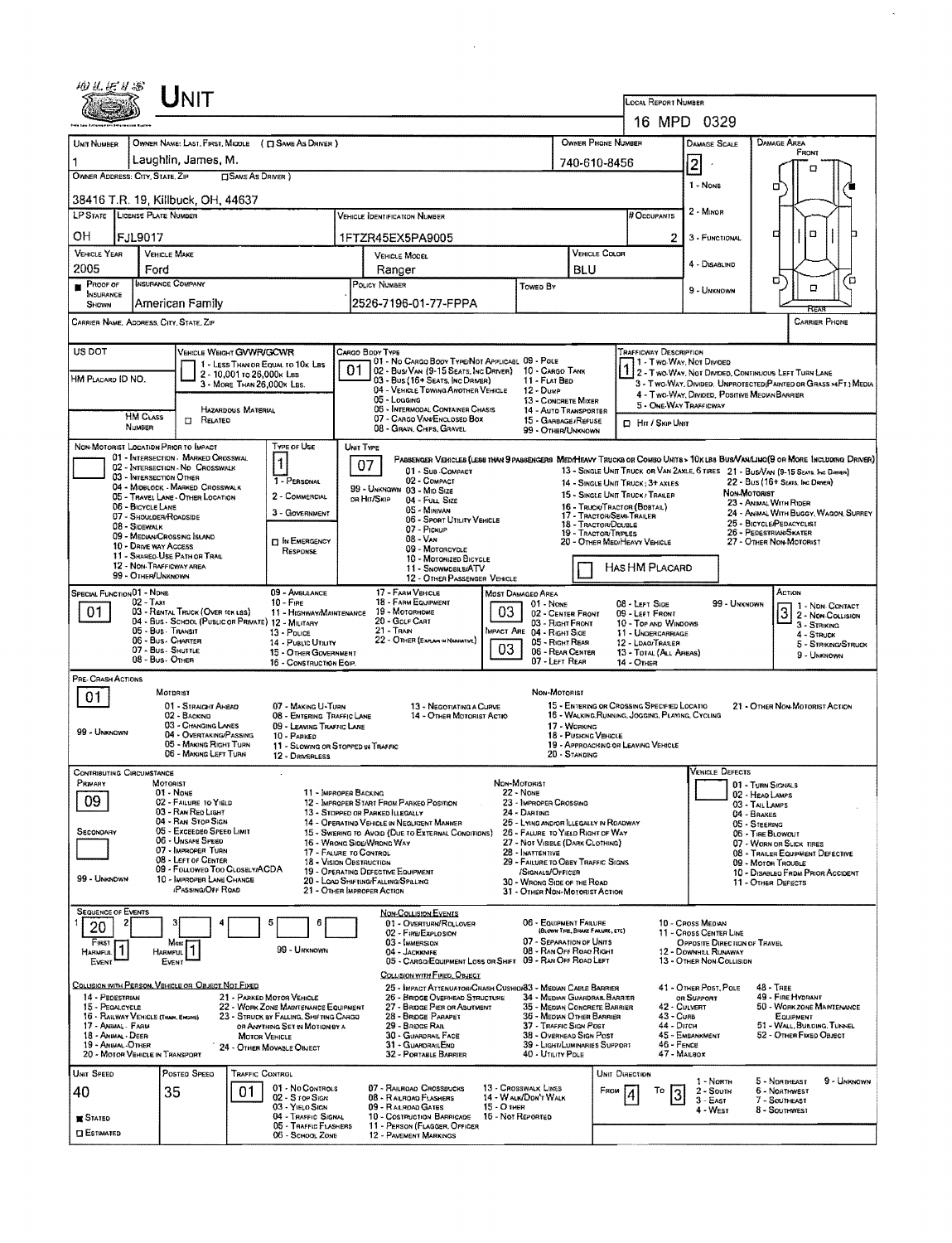|                                                                               |                                          | UNIT                                                                            |                                                                                |    |                                                                                                                                            |                                                      |                                                                             |                                                                                                                                                           |                                                        |                                                                   |  |  |  |  |
|-------------------------------------------------------------------------------|------------------------------------------|---------------------------------------------------------------------------------|--------------------------------------------------------------------------------|----|--------------------------------------------------------------------------------------------------------------------------------------------|------------------------------------------------------|-----------------------------------------------------------------------------|-----------------------------------------------------------------------------------------------------------------------------------------------------------|--------------------------------------------------------|-------------------------------------------------------------------|--|--|--|--|
|                                                                               |                                          |                                                                                 |                                                                                |    |                                                                                                                                            | LOCAL REPORT NUMBER                                  |                                                                             |                                                                                                                                                           |                                                        |                                                                   |  |  |  |  |
|                                                                               |                                          |                                                                                 |                                                                                |    |                                                                                                                                            |                                                      | 16 MPD 0329                                                                 |                                                                                                                                                           |                                                        |                                                                   |  |  |  |  |
| UNIT NUMBER<br>$\overline{c}$                                                 |                                          | OWNER NAME: LAST, FIRST, MIDDLE ( $\Box$ SAME AS DRIVER )<br>Huston, Curtis, A. |                                                                                |    |                                                                                                                                            |                                                      | OWNER PHONE NUMBER<br>740-202-3363                                          |                                                                                                                                                           | <b>DAMAGE SCALE</b>                                    | DAMAGE AREA<br>FRONT                                              |  |  |  |  |
| OWNER ADDRESS: CITY, STATE, ZIP                                               |                                          | OSAME AS DRIVER)                                                                |                                                                                |    |                                                                                                                                            |                                                      |                                                                             |                                                                                                                                                           | $\overline{c}$                                         |                                                                   |  |  |  |  |
|                                                                               |                                          | 30781 C.R. 20, Warsaw, OH, 43844                                                |                                                                                |    |                                                                                                                                            | 1 - NONE                                             | □                                                                           |                                                                                                                                                           |                                                        |                                                                   |  |  |  |  |
| <b>LP STATE</b> LICENSE PLATE NUMBER                                          |                                          |                                                                                 |                                                                                |    |                                                                                                                                            | # Occupants                                          | 2 - MINOR                                                                   |                                                                                                                                                           |                                                        |                                                                   |  |  |  |  |
| OН                                                                            | GOU1445                                  |                                                                                 |                                                                                |    | 1FMCU0G78FUC86665                                                                                                                          |                                                      |                                                                             | 1.                                                                                                                                                        | 3 FUNCTIONAL                                           | O<br>₫                                                            |  |  |  |  |
| VEHICLE YEAR                                                                  |                                          | <b>VEHICLE MAKE</b>                                                             |                                                                                |    | <b>VEHICLE MODEL</b>                                                                                                                       |                                                      | VEHICLE COLOR                                                               |                                                                                                                                                           | 4 - DISABLING                                          |                                                                   |  |  |  |  |
| 2015<br>PROOF OF                                                              | Ford                                     | INSURANCE COMPANY                                                               |                                                                                |    | Escape<br>POLICY NUMBER                                                                                                                    | <b>TOWED BY</b>                                      | ONG                                                                         |                                                                                                                                                           |                                                        | ۳<br>□<br>O                                                       |  |  |  |  |
| INSURANCE<br>SHOWN                                                            | State Farm                               |                                                                                 |                                                                                |    | 886 0049-A20-35                                                                                                                            |                                                      |                                                                             |                                                                                                                                                           | 9 - Unknown                                            |                                                                   |  |  |  |  |
| CARRIER NAME, ADDRESS, CITY, STATE, ZIP                                       |                                          |                                                                                 |                                                                                |    |                                                                                                                                            |                                                      |                                                                             |                                                                                                                                                           |                                                        | <b>CARRIER PHONE</b>                                              |  |  |  |  |
| US DOT                                                                        |                                          | <b>VEHICLE WEIGHT GVWR/GCWR</b>                                                 |                                                                                |    | CARGO BOOY TYPE                                                                                                                            |                                                      |                                                                             | <b>TRAFFICWAY DESCRIPTION</b>                                                                                                                             |                                                        |                                                                   |  |  |  |  |
|                                                                               |                                          | 2 - 10,001 то 26,000к Lss                                                       | 1 - LESS THAN OR EQUAL TO 10K LBS                                              | 01 | 01 - No CARGO BODY TYPE/NOT APPLICABL 09 - POLE<br>02 - Busi Van (9-15 Seats, Inc Driver)                                                  | 10 - Cargo Tank                                      |                                                                             | 1 - Two Way, Not Divideo                                                                                                                                  |                                                        | 1 2 - Two-Way, Not Divided, Continuous Left Turn Lane             |  |  |  |  |
| HM PLACARD ID NO.                                                             |                                          | 3 - MORE THAN 26,000K LBS.                                                      |                                                                                |    | 03 - Bus (16+ Seats, Inc Driver)<br>04 - VEHICLE TOWING ANOTHER VEHICLE<br>05 - Logging                                                    | 11 - FLAT BED<br>12 - Duwe                           |                                                                             |                                                                                                                                                           | 4 - Two-Way, Divideo, Positive Median Barrier          | 3 - Two-WAY, Divided, UNPROTECTED (PAINTED OR GRASS >4FT.) MEDIA  |  |  |  |  |
|                                                                               | <b>HM CLASS</b>                          | HAZARDOUS MATERIAL<br><b>D</b> RELATED                                          |                                                                                |    | 06 - INTERMODAL CONTAINER CHASIS<br>07 - CARGO VAN ENCLOSED BOX                                                                            | 13 - CONCRETE MIXER<br>15 - GARBAGE /REFUSE          | 14 - AUTO TRANSPORTER                                                       | 5 - ONE-WAY TRAFFICWAY                                                                                                                                    |                                                        |                                                                   |  |  |  |  |
|                                                                               | NUMBER                                   |                                                                                 |                                                                                |    | 08 - GRAIN, CHPS, GRAVEL                                                                                                                   | 99 - OTHER/UNKNOWN                                   |                                                                             | <b>CI HIT / SKIP UNIT</b>                                                                                                                                 |                                                        |                                                                   |  |  |  |  |
| NON-MOTORIST LOCATION PRIOR TO IMPACT                                         |                                          | 01 - INTERSECTION MARKED CROSSWAL                                               | TYPE OF USE<br>1                                                               |    | UNIT TYPE<br>PASSENGER VEHICLES (LESS THAN 9 PASSENGERS MEDIMEANY TRUCKS OR COMBO UNITS > 10K LBS BUS/VAN/LIMO(9 OR MORE INCLUDING DRIVER) |                                                      |                                                                             |                                                                                                                                                           |                                                        |                                                                   |  |  |  |  |
|                                                                               | 03 - INTERSECTION OTHER                  | 02 - INTERSECTION NO CROSSWALK<br>04 - MIDBLOCK - MARKED CROSSWALK              | 1 - PERSONAL                                                                   |    | 06<br>01 - Sub-COMPACT<br>02 - COMPACT                                                                                                     |                                                      |                                                                             | 13 - SINGLE UNIT TRUCK OR VAN ZAXLE, 6 TIRES 21 - BUS/VAN (9-15 SEATS, Inc DAVER)<br>22 - BUS (16+ SEATA, INC DRIVER)<br>14 - SINGLE UNIT TRUCK: 3+ AXLES |                                                        |                                                                   |  |  |  |  |
|                                                                               | 06 - BICYCLE LANE                        | 05 - TRAVEL LANE - OTHER LOCATION                                               | 2 - COMMERCIAL                                                                 |    | 99 - Unknown 03 - Mio Size<br>OR HIT/SKIP<br>04 - FULL SIZE                                                                                |                                                      | 16 - TRUCK/TRACTOR (BOSTAIL)                                                | 15 - SINGLE UNIT TRUCK / TRAILER                                                                                                                          | Non-Motorist                                           | 23 - ANIMAL WITH RIDER                                            |  |  |  |  |
|                                                                               | 07 - SHOULDER/ROADSIDE<br>08 - Sidewalk  |                                                                                 | 3 - GOVERNMENT                                                                 |    | 05 - Manyan<br>06 - SPORT UTILITY VEHICLE<br>07 - Pickup                                                                                   |                                                      | 17 - TRACTOR/SEMI-TRAILER<br>18 - TRACTOR/DOUBLE                            |                                                                                                                                                           |                                                        | 24 - ANIMAL WITH BUGGY, WAGON, SURREY<br>25 - BICYCLE/PEDACYCLIST |  |  |  |  |
| 09 - MEDIAN/CROSSING ISLAND<br><b>D</b> IN EMERGENCY<br>10 - DRIVE WAY ACCESS |                                          |                                                                                 |                                                                                |    | $08 - V_{AN}$<br>09 - Motoncycle                                                                                                           |                                                      | 19 - TRACTOR/TRIPLES                                                        | 20 - OTHER MEDIHEAVY VEHICLE                                                                                                                              | 26 - PEDESTRIAN/SKATER<br>27 - OTHER NON-MOTORIST      |                                                                   |  |  |  |  |
|                                                                               | 12 - NON-TRAFFICWAY AREA                 | 11 - SHARED USE PATH OR TRAIL                                                   | RESPONSE                                                                       |    | 10 - MOTORIZED BICYCLE<br>11 - SNOWMOBILE/ATV                                                                                              |                                                      |                                                                             | HAS HM PLACARD                                                                                                                                            |                                                        |                                                                   |  |  |  |  |
| SPECIAL FUNCTION 01 - NONE                                                    | 99 - OTHER/UNKNOWN                       |                                                                                 | 09 - AMBULANCE                                                                 |    | 12 - OTHER PASSENGER VEHICLE<br>17 - FARM VEHICLE                                                                                          | <b>MOST DAMAGED AREA</b>                             |                                                                             |                                                                                                                                                           |                                                        | ACTION                                                            |  |  |  |  |
| 01                                                                            | 02 - TAXI                                | 03 - RENTAL TRUCK (OVER 10KLBS)                                                 | $10 -$ Fire<br>11 - HIGHWAY/MAINTENANCE                                        |    | 18 - FARM EQUIPMENT<br>07<br>19 - Мотовноме                                                                                                | 01 - NONE<br>02 - CENTER FRONT                       |                                                                             | 08 - LEFT SIDE<br>09 - LEFT FRONT                                                                                                                         | 99 - Unknown                                           | 1 1 - Non-Contact<br>2 - Non-Collision                            |  |  |  |  |
|                                                                               | 05 - Bus - Transit                       | 04 - Bus - SCHOOL (PUBLIC OR PRIVATE) 12 - MILITARY                             | 13 - POLICE                                                                    |    | 20 - GOLF CART<br>$21 -$ Tran                                                                                                              | 03 - Right Front<br>MPACT ARE 04 - RIGHT SIDE        |                                                                             | 10 - TOP AND WINDOWS<br>11 - UNDERCARRIAGE                                                                                                                | 3 - STRIKING<br>4 - STRUCK                             |                                                                   |  |  |  |  |
|                                                                               | 06 - Bus - CHARTER<br>07 - Bus - SHUTTLE |                                                                                 | 14 - Pusuc Ununy<br>15 - OTHER GOVERNMENT                                      |    | 22 - OTHER (EXPLAN IN NARRATIVE)<br>07                                                                                                     | 05 - RIGHT REAR<br>06 - REAR CENTER                  |                                                                             | 12 - LOAD/TRAILER<br>13 - TOTAL (ALL AREAS)                                                                                                               | 5 - STRIKING/STRUCK<br>9 - UNKNOWN                     |                                                                   |  |  |  |  |
| PRE-CRASH ACTIONS                                                             | 08 - Bus - Other                         |                                                                                 | 16 - CONSTRUCTION EOIP.                                                        |    |                                                                                                                                            | 07 - LEFT REAR                                       |                                                                             | 14 - OTHER                                                                                                                                                |                                                        |                                                                   |  |  |  |  |
| 11                                                                            |                                          | MOTORIST                                                                        |                                                                                |    |                                                                                                                                            | NON MOTORIST                                         |                                                                             |                                                                                                                                                           |                                                        |                                                                   |  |  |  |  |
|                                                                               |                                          | 01 - STRAIGHT AHEAD<br>02 - BACKING<br>03 - CHANGING LANES                      | 07 - MAKING U-TURN<br>08 - ENTERING TRAFFIC LANE                               |    | 13 - Negotiating a Curve<br>14 - OTHER MOTORIST ACTIO                                                                                      |                                                      |                                                                             | 15 - ENTERING OR CROSSING SPECIFIED LOCATIO<br>21 - OTHER NON-MOTORIST ACTION<br>16 - WALKING, RUNNING, JOGGING, PLAYING, CYCLING                         |                                                        |                                                                   |  |  |  |  |
| 99 - UNKNOWN                                                                  |                                          | 04 - OVERTAKING/PASSING<br>05 - MAKING RIGHT TURN                               | 09 - LEAVING TRAFFIC LANE<br>10 - PARKED<br>11 - SLOWING OR STOPPED IN TRAFFIC |    |                                                                                                                                            |                                                      | 17 - WORKING<br>18 - Pushing Vehicle                                        | 19 - APPROACHING OR LEAVING VEHICLE                                                                                                                       |                                                        |                                                                   |  |  |  |  |
|                                                                               |                                          | 06 - MAKING LEFT TURN                                                           | 12 - DRIVERLESS                                                                |    |                                                                                                                                            |                                                      | 20 - Standing                                                               |                                                                                                                                                           |                                                        |                                                                   |  |  |  |  |
| <b>CONTRIBUTING CIRCUMSTANCE</b><br>Primary                                   |                                          | MOTORIST                                                                        |                                                                                |    |                                                                                                                                            | NON-MOTORIST                                         |                                                                             |                                                                                                                                                           | VEHICLE DEFECTS                                        | 01 - TURN SIGNALS                                                 |  |  |  |  |
| 01                                                                            |                                          | $01 - None$<br>02 - FAILURE TO YIELD<br>03 - RAN RED LIGHT                      | 11 - IMPROPER BACKING                                                          |    | 12 - IMPROPER START FROM PARKED POSITION<br>13 - STOPPEO OR PARKED ILLEGALLY                                                               | 22 - None<br>23 - IMPROPER CROSSING<br>24 - DARTING  |                                                                             |                                                                                                                                                           | 02 - HEAD LAMPS<br>03 - TAIL LAMPS<br>04 - BRAKES      |                                                                   |  |  |  |  |
| <b>SECONDARY</b>                                                              |                                          | 04 - RAN STOP SIGN<br>05 - Exceeded Speed Limit                                 |                                                                                |    | 14 - OPERATING VEHICLE IN NEGLIGENT MANNER<br>15 - Swering to Avdid (Due to External Conditions)                                           |                                                      | 25 - LYING AND/OR ILLEGALLY IN ROADWAY<br>26 - FALURE TO YIELD RIGHT OF WAY |                                                                                                                                                           | 05 - STEERING<br>06 - TIRE BLOWOUT                     |                                                                   |  |  |  |  |
|                                                                               |                                          | 06 - Unsafe Speed<br>07 - IMPROPER TURN                                         |                                                                                |    | 16 - WRONG SIDE/WRONG WAY<br>17 - FALURE TO CONTROL                                                                                        | 27 - NOT VISIBLE (DARK CLOTHING)<br>28 - INATTENTIVE |                                                                             | 07 - WORN OR SLICK TIRES<br>08 - TRAILER EQUIPMENT DEFECTIVE                                                                                              |                                                        |                                                                   |  |  |  |  |
|                                                                               |                                          | 08 - LEFT OF CENTER<br>09 - FOLLOWED TOO CLOSELY/ACDA                           |                                                                                |    | 18 - Vision Oastruction<br>19 - OPERATING DEFECTIVE EQUIPMENT                                                                              | /SIGNALS/OFFICER                                     | 29 - FAILURE TO OBEY TRAFFIC SIGNS                                          |                                                                                                                                                           |                                                        | 09 - MOTOR TROUBLE<br>10 - DISABLED FROM PRIOR ACCIDENT           |  |  |  |  |
| 99 - UNKNOWN                                                                  |                                          | 10 - IMPROPER LANE CHANGE<br><b>PASSING OFF ROAD</b>                            |                                                                                |    | 20 - LOAD SHETING/FALLING/SPILLING<br>21 - OTHER IMPROPER ACTION                                                                           | 30 - WRONG SIDE OF THE ROAD                          | 31 - OTHER NON-MOTORIST ACTION                                              |                                                                                                                                                           |                                                        | 11 - OTHER DEFECTS                                                |  |  |  |  |
| <b>SEQUENCE OF EVENTS</b><br>2                                                |                                          |                                                                                 | 5<br>6                                                                         |    | <b>NON-COLLISION EVENTS</b><br>01 - OVERTURN/ROLLOVER                                                                                      |                                                      | 06 - EQUIPMENT FAILURE                                                      |                                                                                                                                                           | 10 - Cross Median                                      |                                                                   |  |  |  |  |
| 20<br>FIRST                                                                   |                                          | Most                                                                            |                                                                                |    | 02 - FIRE/EXPLOSION<br>03 - IMMERSION                                                                                                      |                                                      | (BLOWN TIRE, BRAKE FALURE, ETC)<br>07 - SEPARATION OF UNITS                 |                                                                                                                                                           | 11 - CROSS CENTER LINE<br>OPPOSITE DIRECTION OF TRAVEL |                                                                   |  |  |  |  |
| <b>HARMFUL</b><br>Event                                                       | <b>HARMFUL</b>                           | EVENT                                                                           | 99 - UNKNOWN                                                                   |    | 04 - JACKKNIFE<br>05 - CARGO/EQUIPMENT LOSS OR SHIFT 09 - RAN OFF ROAD LEFT                                                                |                                                      | 08 - Ran Off Road Right                                                     |                                                                                                                                                           | 12 - DOWNHAL RUNAWAY<br>13 - OTHER NON-COLLISION       |                                                                   |  |  |  |  |
|                                                                               |                                          | COLLISION WITH PERSON, VEHICLE OR OBJECT NOT FIXED                              |                                                                                |    | COLLISION WITH FIXED, OBJECT<br>25 - IMPACT ATTENUATOR/CRASH CUSHION33 - MEOIAN CABLE BARRIER                                              |                                                      |                                                                             |                                                                                                                                                           | 41 - OTHER POST, POLE                                  | $48 -$ TREE                                                       |  |  |  |  |
| 14 - PEDESTRIAN<br>15 - PEDALCYCLE                                            |                                          |                                                                                 | 21 - PARKED MOTOR VEHICLE<br>22 - WORK ZONE MAINTENANCE EQUIPMENT              |    | 26 - BRIOGE OVERHEAD STRUCTURE<br>27 - BRIDGE PIER OR ABUTMENT                                                                             |                                                      | 34 - Median Guardrail Barrier<br>35 - Megian Concrete Barrier               | 42 - CULVERT                                                                                                                                              | OR SUPPORT                                             | 49 - FIRE HYDRANT<br>50 - WORK ZONE MAINTENANCE                   |  |  |  |  |
| 16 - RAILWAY VEHICLE (TRAIN, ENGINE)<br>17 - Animal - Farm                    |                                          |                                                                                 | 23 - STRUCK BY FALLING, SHIFTING CARGO<br>OR ANYTHING SET IN MOTION BY A       |    | 28 - BRIDGE PARAPET<br>29 - BROGE RAIL                                                                                                     |                                                      | 36 - MEDIAN OTHER BARRIER<br>37 - TRAFFIC SIGN POST                         | 43 - Cura<br>44 - Олтон                                                                                                                                   |                                                        | EQUIPMENT<br>51 - WALL, BUILOING, TUNNEL                          |  |  |  |  |
| 18 - Anmal - Deer<br>19 - ANMAL OTHER                                         |                                          |                                                                                 | Мотоя VEHICLE<br>24 - OTHER MOVABLE OBJECT                                     |    | 30 - GUARDRAIL FACE<br>31 - GUARDRAILEND                                                                                                   |                                                      | 38 - OVERHEAD SIGN POST<br>39 - LIGHT/LUMINARIES SUPPORT                    | 46 - FENCE                                                                                                                                                | 45 - EMBANKMENT                                        | 52 - OTHER FIXED OBJECT                                           |  |  |  |  |
| 20 - MOTOR VEHICLE IN TRANSPORT<br>UNIT SPEED                                 |                                          | POSTED SPEED                                                                    | TRAFFIC CONTROL                                                                |    | 32 - PORTABLE BARRIER                                                                                                                      | 40 - UTILITY POLE                                    |                                                                             | 47 - MAILBOX<br><b>UNIT DIRECTION</b>                                                                                                                     |                                                        |                                                                   |  |  |  |  |
| 30                                                                            |                                          | 35<br>01                                                                        | 01 - No CONTROLS                                                               |    | 07 - RAILROAD CROSSBUCKS                                                                                                                   | 13 - CROSSWALK LINES                                 | FROM                                                                        | To                                                                                                                                                        | 1 - North<br>2 - South                                 | 5 - NORTHEAST<br>9 - UNKNOWN<br>6 - NORTHWEST                     |  |  |  |  |
|                                                                               |                                          |                                                                                 | $02 - S$ TOP SIGN<br>03 - Yield Sign<br>04 - TRAFFIC SIGNAL                    |    | 08 - RAILROAD FLASHERS<br>09 - RALROAD GATES<br>15 - Отнев<br>16 - Not Reported<br>10 - COSTRUCTION BARRICADE                              | 14 - WALK/DON'T WALK                                 |                                                                             |                                                                                                                                                           | $3 - East$<br>4 - West                                 | 7 - SOUTHEAST<br>8 - SoutHWEST                                    |  |  |  |  |
| <b>STATED</b><br><b>CI ESTIMATED</b>                                          |                                          |                                                                                 | 05 - Traffic Flashers<br>06 - SCHOOL ZONE                                      |    | 11 - PERSON (FLAGGER, OFFICER<br>12 - PAVEMENT MARKINGS                                                                                    |                                                      |                                                                             |                                                                                                                                                           |                                                        |                                                                   |  |  |  |  |
|                                                                               |                                          |                                                                                 |                                                                                |    |                                                                                                                                            |                                                      |                                                                             |                                                                                                                                                           |                                                        |                                                                   |  |  |  |  |

 $\label{eq:2} \frac{1}{\sqrt{2}}\sum_{i=1}^N\frac{d_i}{d_i} \frac{d_i}{d_i} \frac{d_i}{d_i} \frac{d_i}{d_i} \frac{d_i}{d_i} \frac{d_i}{d_i} \frac{d_i}{d_i} \frac{d_i}{d_i} \frac{d_i}{d_i} \frac{d_i}{d_i} \frac{d_i}{d_i} \frac{d_i}{d_i} \frac{d_i}{d_i} \frac{d_i}{d_i} \frac{d_i}{d_i} \frac{d_i}{d_i} \frac{d_i}{d_i} \frac{d_i}{d_i} \frac{d_i}{d_i} \frac{d_i}{d_i} \frac{d_i}{d_i} \frac{d_i$ 

 $\mathcal{A}$